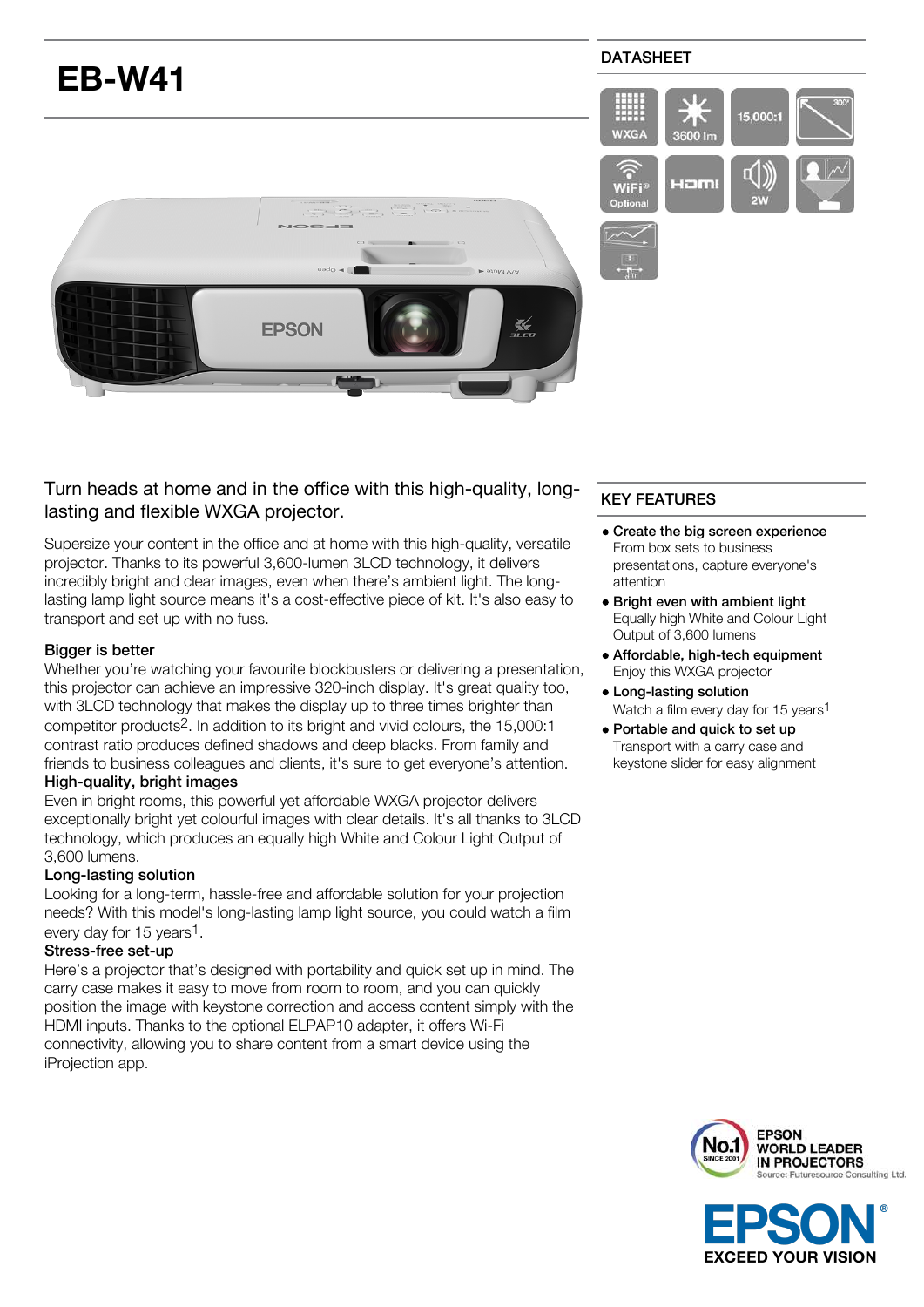### PRODUCT SPECIFICATIONS

| <b>TECHNOLOGY</b>               |                                                                                             |  |
|---------------------------------|---------------------------------------------------------------------------------------------|--|
| <b>Projection System</b>        | 3LCD Technology, RGB liquid crystal shutter                                                 |  |
| <b>LCD Panel</b>                | 0,59 inch with MLA (D9)                                                                     |  |
| <b>IMAGE</b>                    |                                                                                             |  |
| <b>Colour Light Output</b>      | 3.600 lumen- 2.235 lumen (economy) In accordance with IDMS15.4                              |  |
| <b>White Light Output</b>       | 3.600 lumen - 2.235 lumen (economy) In accordance with ISO 21118:2012                       |  |
| Resolution                      | WXGA, 1280 x 800, 16:10                                                                     |  |
| <b>Contrast Ratio</b>           | 15.000:1                                                                                    |  |
| Lamp                            | UHE, 210 W, 6.000 h durability, 10.000 h durability (economy mode)                          |  |
| <b>Keystone Correction</b>      | Auto vertical: $\pm$ 30 °, Manual horizontal $\pm$ 30 °                                     |  |
| <b>Colour Reproduction</b>      | Upto 1.07 billion colours                                                                   |  |
| <b>High Definition</b>          | HD ready                                                                                    |  |
| <b>Aspect Ratio</b>             | 16:10                                                                                       |  |
| <b>OPTICAL</b>                  |                                                                                             |  |
| <b>Projection Ratio</b>         | $1,30 - 1,56.1$                                                                             |  |
| Zoom                            | Manual, Factor: 1,2                                                                         |  |
| Image Size                      | 33 inches - 320 inches                                                                      |  |
|                                 | Projection Distance Wide/Tele 1,68 m - 2,02 m (60 inch screen)                              |  |
| <b>Projection Lens F Number</b> | $1,49 - 1,72$                                                                               |  |
| <b>Focal Distance</b>           | 16,9 mm - 20,28 mm                                                                          |  |
| Focus                           | Manual                                                                                      |  |
| Offset                          | 10:1                                                                                        |  |
| <b>CONNECTIVITY</b>             |                                                                                             |  |
| <b>USB Display Function</b>     | 2 in 1: Image / Mouse                                                                       |  |
| Interfaces                      | USB 2.0 Type A, USB 2.0 Type B, VGA in, HDMI in, Composite in, Cinch audio in, Wireless LAN |  |
|                                 | IEEE 802.11b/g/n (optional)                                                                 |  |
| Epson iProjection App           | Ad-Hoc / Infrastructure                                                                     |  |
| <b>ADVANCED FEATURES</b>        |                                                                                             |  |
| Security                        | Kensington lock, Security cable hole, Wireless LAN unit lock, Password protection           |  |
| 3D                              | <b>No</b>                                                                                   |  |
| Features                        | AV mute slide, Automatic keystone correction, Built-in speaker, Horizontal and vertical     |  |
|                                 | keystone correction, Long lamp life, Quick Corner, Split-Screen-Function                    |  |
| <b>Video Colour Modes</b>       | Blackboard, Cinema, Dynamic, Presentation, sRGB                                             |  |
| <b>GENERAL</b>                  |                                                                                             |  |
| <b>Energy Use</b>               | 282 W, 203 W (economy), 0,2 W (standby), On mode power consumption as defined in JBMS-      |  |
|                                 | 84 257 W                                                                                    |  |
| <b>Product dimensions</b>       | 302 x 237 x 82 mm (Width x Depth x Height)                                                  |  |
| Product weight                  | 2,5 kg                                                                                      |  |
| Noise Level                     | Normal: 37 dB (A) - Economy: 28 dB (A)                                                      |  |
| Loudspeaker                     | 2 W                                                                                         |  |
| Colour                          | White                                                                                       |  |
| <b>OTHER</b>                    |                                                                                             |  |
| Warranty                        | 24 months Carry in, Lamp: 12 months or 1.000 h                                              |  |
|                                 |                                                                                             |  |

#### **EB-W41**

# WHAT'S IN THE BOX

- Main unit
- Power cable
- Quick Start Guide
- Remote control incl. batteries
- User manual (CD)
- Warranty card
- Carrying Case